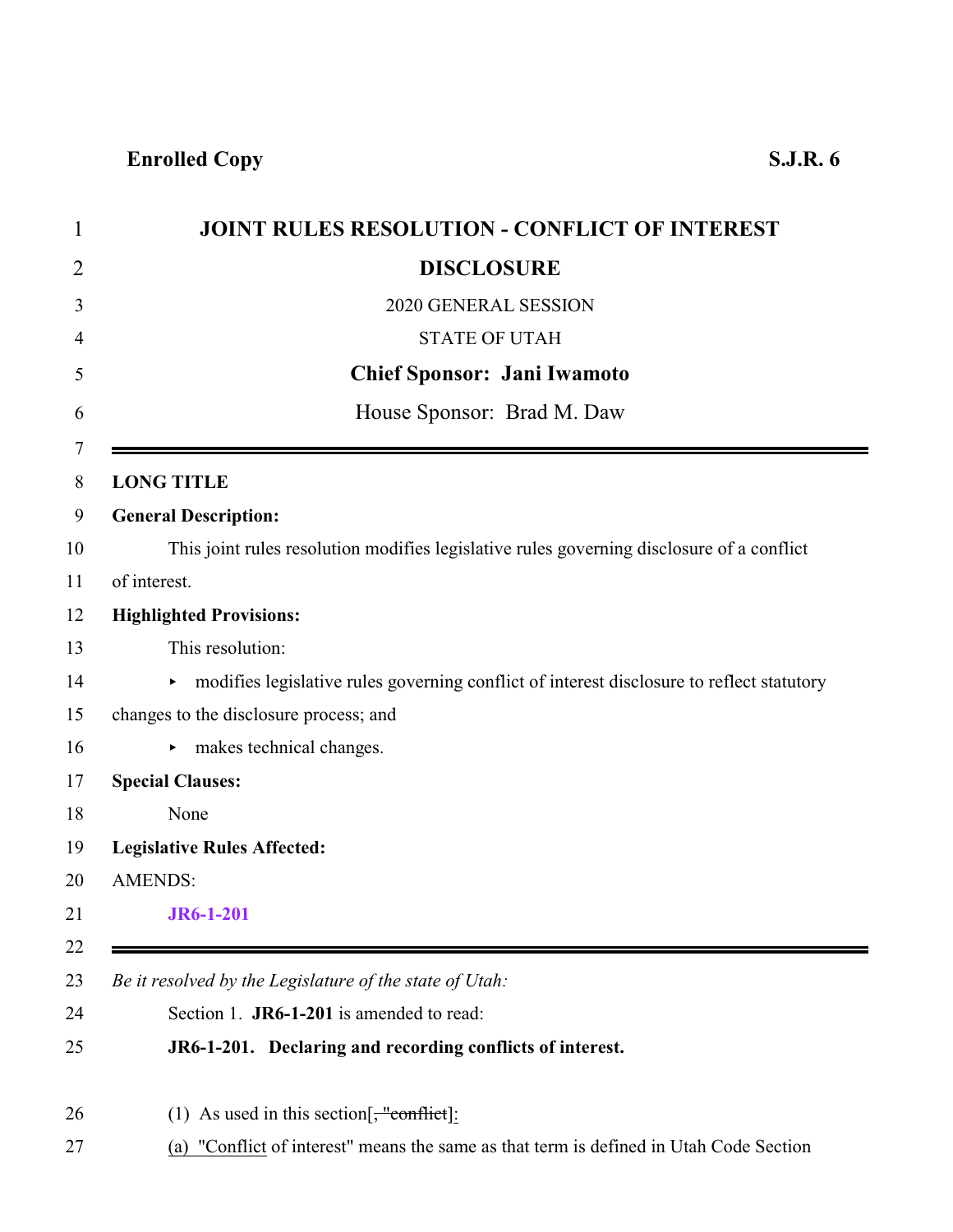## **S.J.R. 6**

| 28 | 20A-11-1602.                                                                                        |
|----|-----------------------------------------------------------------------------------------------------|
| 29 | (b) "Conflict of interest disclosure" means the same as that term is defined in Utah                |
| 30 | Code Section 20A-11-1602.                                                                           |
| 31 | $(2)$ A legislator shall file a financial disclosure form in compliance with Utah Code              |
| 32 | Section 20A-11-1603 and according to the requirements of this section:                              |
| 33 | $(a)$ on the first day of each general session of the Legislature; and                              |
| 34 | $[(b)$ each time the legislator changes employment.                                                 |
| 35 | $(3)$ The financial disclosure form shall include the disclosures required by                       |
| 36 | (2) A legislator shall file a conflict of interest disclosure by complying with the                 |
| 37 | requirements of Utah Code Title 20A, Chapter 11, Part 16, Conflict of Interest Disclosures.         |
| 38 | $[(4)$ (a) The financial disclosure form shall be filed with:                                       |
| 39 | $[(i)$ the secretary of the Senate, for a legislator that is a senator; or                          |
| 40 | $(iii)$ the chief clerk of the House of Representatives, for a legislator that is a                 |
| 41 | representative.                                                                                     |
| 42 | (b) The secretary of the Senate and the chief clerk of the House of Representatives                 |
| 43 | shall ensure that: (i) blank financial disclosure forms are made available on the Internet and at   |
| 44 | the offices of the Senate and the House of Representatives; and (ii) financial disclosure forms     |
| 45 | filed under this rule are made available to the public on the Internet and at the offices of the    |
| 46 | Senate or the House of Representatives.]                                                            |
| 47 | $(5)$ (a) Before or during any vote on legislation or any legislative matter in which               |
| 48 | (3) (a) For a legislator who is a senator, the secretary of the Senate shall ensure that a          |
| 49 | link to the legislator's conflict of interest disclosure is available to the public on the Senate's |
| 50 | website.                                                                                            |
| 51 | (b) For a legislator who is a representative, the chief clerk of the House of                       |
| 52 | Representatives shall ensure that a link to the legislator's conflict of interest disclosure is     |
| 53 | available to the public on the House of Representative's website.                                   |
| 54 | (4) If a legislator has actual knowledge that the legislator has a conflict of interest             |